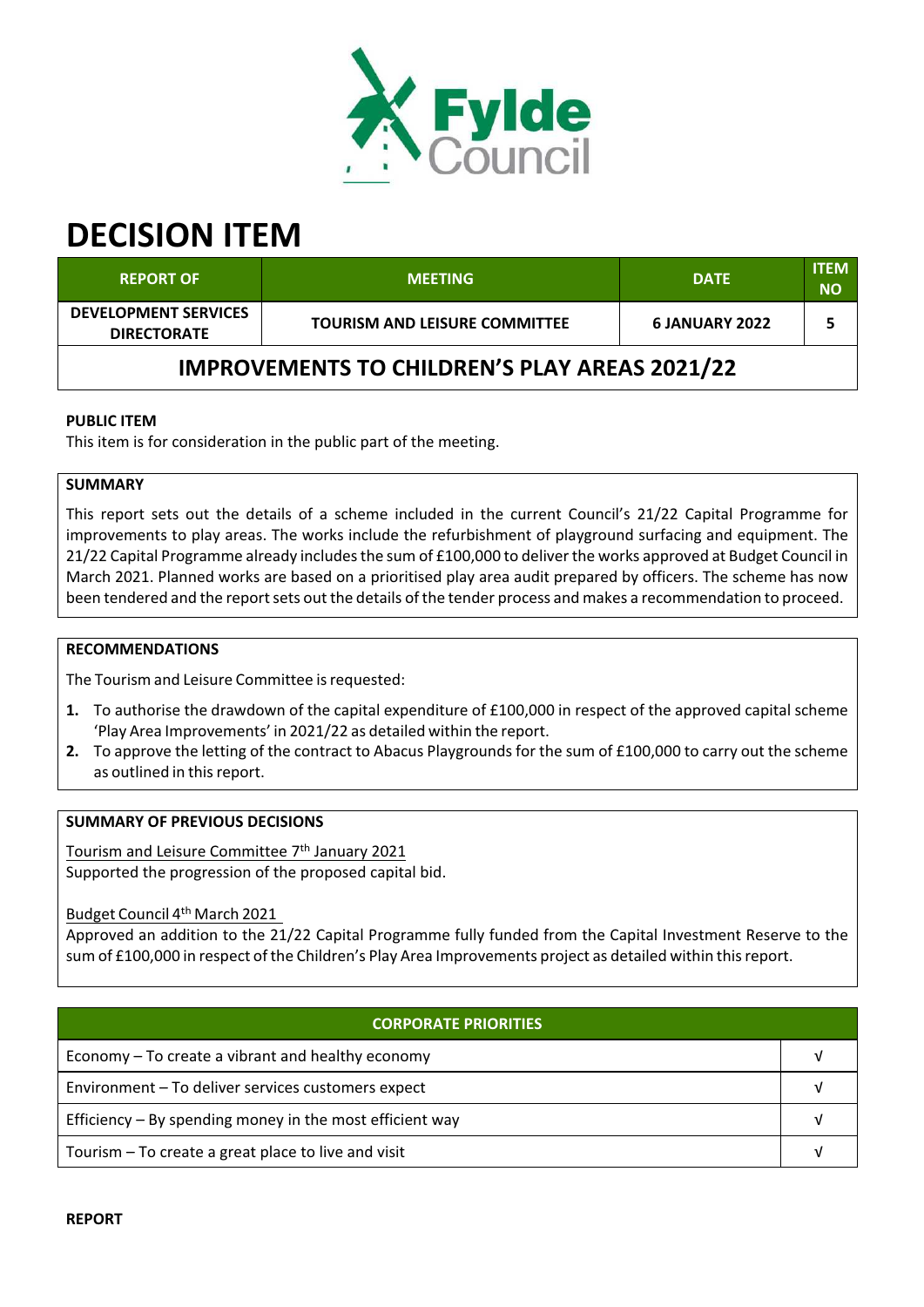## BACKGROUND

- 1. Fylde Council holds an operating budget to carry out minor repairsto play equipment and surfacing, however it does not hold a budget for the replacement of failing or decommissioned equipment or safety surfacing.
- 2. A play area audit was carried out by Parks and Coastal Services in 2019. The audit showed that remedial and replacement works were required across the children's play areas. A schedule of prioritised works was compiled with associated costings. A Capital Bid to the sum of £100,000 to be funded from the Capital Investment Reserve, was submitted, and approved by the Tourism & Leisure Committee on  $7<sup>th</sup>$  January 2021.
- **3.** Following a community group consultation, specifications for each play area were prepared and finalised in readinessforthe contract tendering. The following sites are proposed forinvestment and improvement:
	- Waddington Road Park
	- Promenade Gardens
	- Mornington Park
	- South Park
	- Lansdowne Road Open space
	- King George V Playing Fields

## PROCUREMENT PROCESS & EVALUATION

- 4. Officers led the procurement process on a 'supply and install' basis, whereby the appointed contractor was required to supply the goods and carry out the installation works. The tender process was undertaken via a framework agreement using the Yorkshire Purchasing Organisation (YPO). The opportunity was advertised on 29<sup>th</sup> October 2021, via the Chest Procurement Portal with a submission deadline of the 29<sup>th of</sup> November 2021.
- 5. The suppliers were given a set of tender documents on which to base their submission. The first stage of the evaluation was a set of mandatory questions followed by quality/price questions. Seven companies were included on the framework and were invited to tender. Two expressions of interest were received, however only one formal submission was received. The evaluation of the mandatory requirements – company sustainability, experience, health and safety etc was scored as PASS/FAIL. The successful tenderer fulfilled the mandatory requirements and proceeded through to the next stage of the evaluation process.

| Case Study                         | 40% |
|------------------------------------|-----|
| Delivery & Customer Service        | 20% |
| Added Value & Bespoke Requirements | 20% |
| Sustainability                     | 20% |

## **Table 1 ‐ Quality Evaluation Results**

The Tenderer scored full marks, therefore scoring the full 40% weighting for the quality criteria.

6. Price evaluation was conducted using the CIPFA % difference model. The model allocates the lowest price full marks, and other scores are calculated on the percentage difference of their price and the lowest.

## **Table 2 ‐ Price evaluation Results**

| Company            | Price    | Score |
|--------------------|----------|-------|
| Abacus Playgrounds | £100,000 | 60%   |

The highest scoring tenderer from the evaluation was Abacus Playgrounds Ltd.

#### METHOD AND COST OF FINANCING THE SCHEME